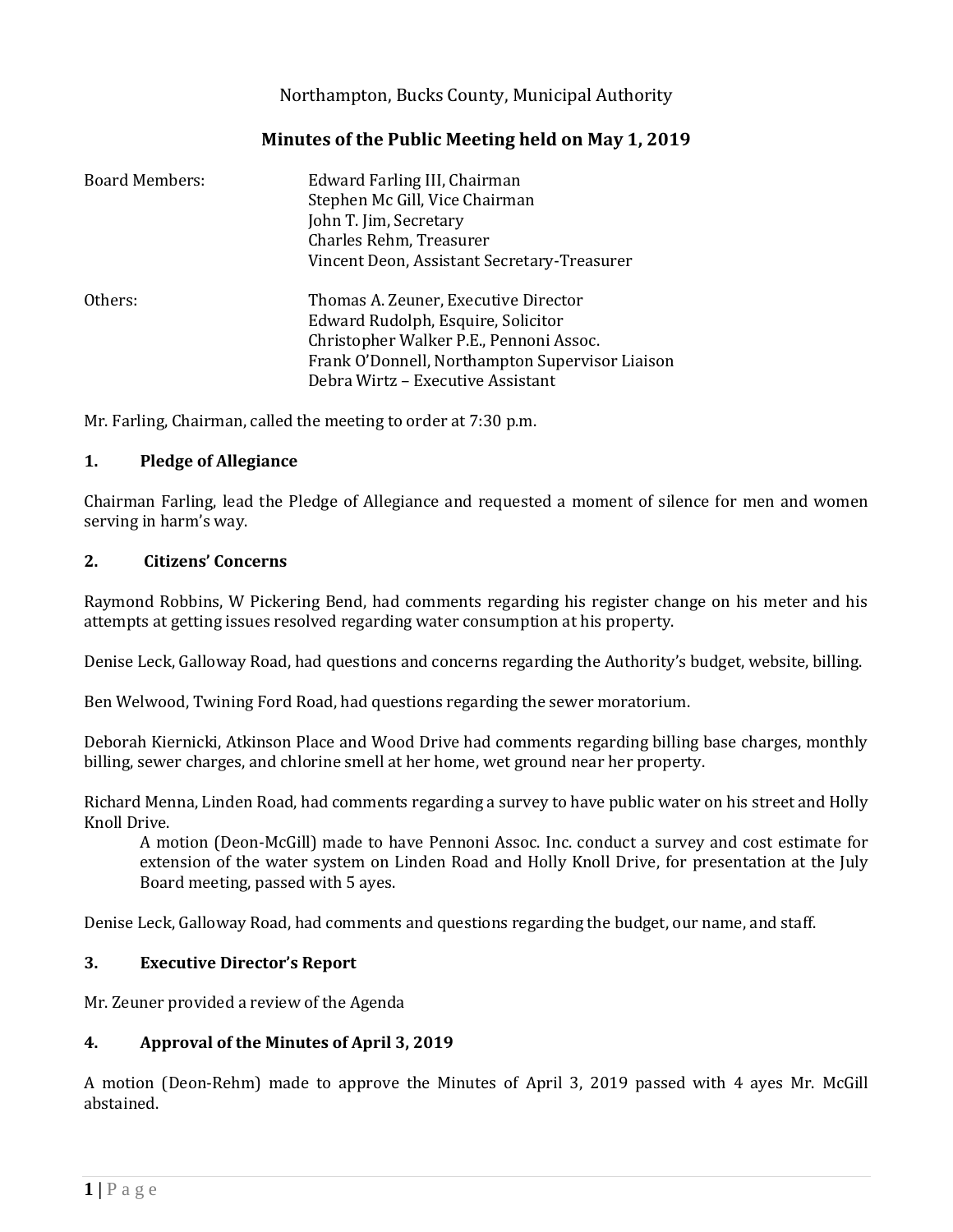# **5. Check Requisitions / Accounts Payable**

A motion (Rehm-Farling) approving the following Requisition/s passed 4 with ayes, Mr. Jim abstained.

**Requisition No. 2171** dated 04/17/19 in the amount of \$212,809.77

The major items paid under **Requisition No. 2171** are as follows: Bergey Creative Group - \$1,218.00; Coyne Chemical - \$1,786.80; CSL Services Inc. - \$6,925.00; Cues - \$1,928.55; Ebert Engineering Inc. - \$3,701.34; Foxman - \$1,362.00; Gannett Fleming Co. - \$1,900.00; Herbert Rowland & Grubic - \$6,056.00; Independence Blue Cross - \$10,392.10; JH Shanahan - \$5,953.00; Karl Hops Inc. - \$1,300.73; Link Computer Corp. - \$3,620.51; Office Basics - \$1,036.45; PECO - \$12,742.60; Pennoni Assoc. Inc. - \$27,214.82; Rudolph Clarke LLC - \$24,002.50; Sean Connolly - \$1,975.00; Teamster Health & Welfare Fund - \$17,677.55; and \$75,000.00 for payroll.

**Requisition No. 2172** dated 05/01/19 in the amount of \$1,281,837.64

The major items paid under **Requisition No. 2172** are as follows: BCWSA – Sewer - \$965,636.27; BCWSA – Water - \$154,397.43; First National Bank of Newtown - \$59,129.38; Guardian - \$3,796.69; Hannon Auto Service - \$1,367.01; Herbert Rowland & Grubic - \$1,663.00; JH Shanahan - \$4,459.00; M.J. Reider Assoc. - \$1,226.00; Office Basics - \$2,991.05; PMAA UC Fund - \$3,870.23; TD Card Services - \$3,870.23; and \$75,000.00 for payroll.

## **6. Solicitor's Report**

A motion (McGill-Jim) made that the Northampton, Bucks County, Municipal Authority Board, by its authorized officers, hereby ratify and execute the Settlement and Mutual Release Agreement in the matter of *William Schenk & Sons, et al v. Northampton, Bucks County, Municipal Authority* captioned at Civil Action No. 2011-00550 in the Court of Common Pleas of Bucks County, Pennsylvania ("Agreement") and further, as the parties have agreed to confidentiality in the aforementioned matter, that the terms of the Agreement shall not be disclosed except as provided for by the terms of the Agreement passed with 5 ayes.

# **7. Tri-Party Agreement – Upper Southampton Municipal Authority Public Water and Sanitary Sewer**

A motion (McGill-Deon) made to enter into a Tri-Party Agreement with the Upper Southampton Municipal Authority and the owners of TMP 31-015-050 also known as 1681 Bristol Road for connection to the Upper Southampton Authority's public water and public sanitary sewer systems in accordance with the Agreement and the payments to NBCMA in the amount of \$750.00 for Agreement preparation and \$200.00 for recording fees at the Bucks County Court passed with 5 ayes.

## **8. Water and Sewer Agreement – Kosacci Land Development**

A motion (Jim-McGill) made to approve the Public Water and Sanitary Sewer Improvement Agreement, for the land development identified as Kosacci Land Development, TMP 31-026-056- 002, subject to the Northampton, Bucks County, Municipal Authority being named in an insurance certification, and a pre con meeting being held with outstanding issues addressed to the satisfaction of the Authority Engineer and Executive Director passed with 5 ayes.

## **COMMENTS:**